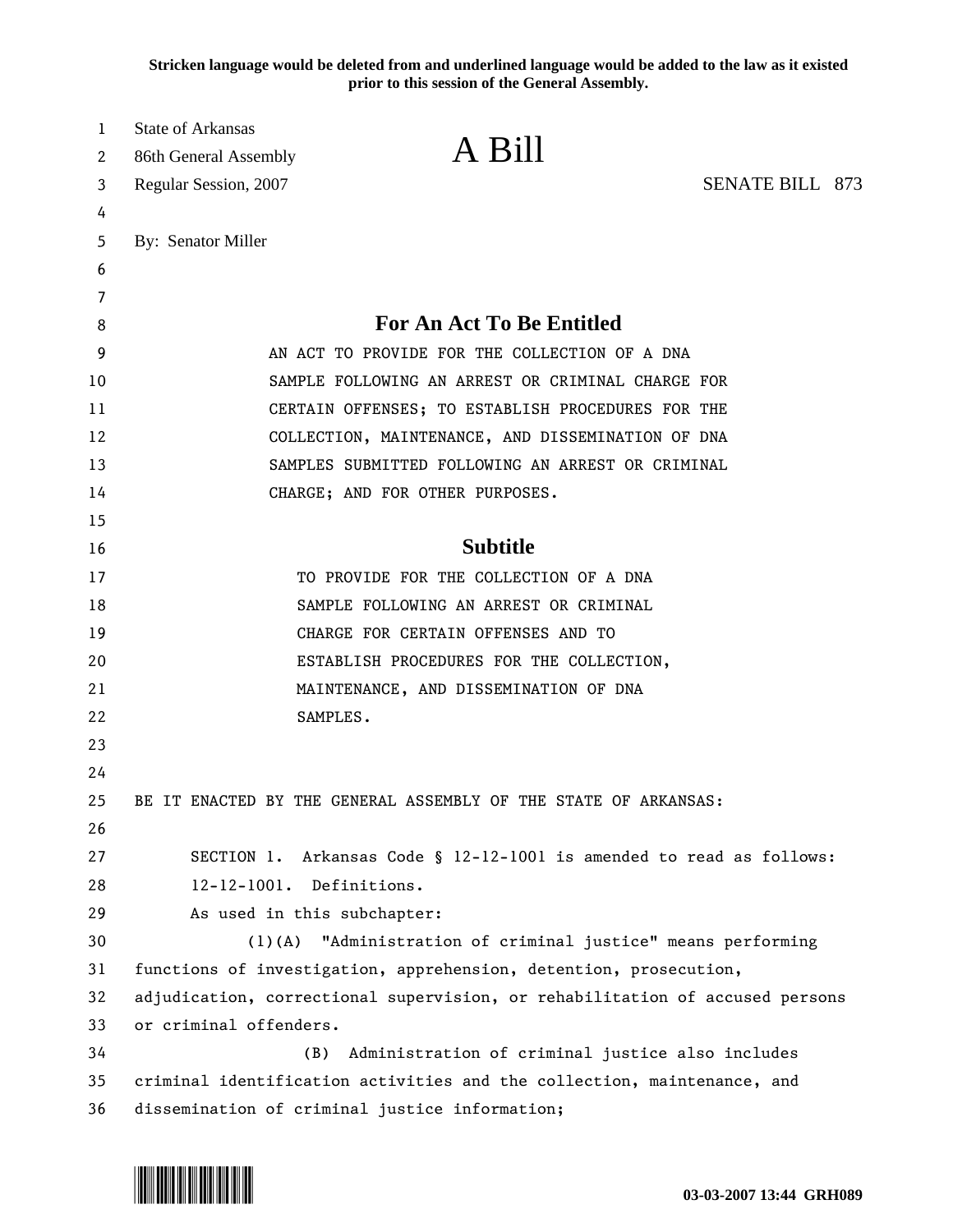1 (2) "Arrest tracking number" means a unique number assigned to 2 an arrestee at the time of each arrest that is used to link that arrest to 3 the final disposition of that charge; 4 (3) "Central repository" means the Arkansas Crime Information 5 Center, which is authorized to collect, maintain, and disseminate criminal 6 history information $-$ ; 7 (4) "CODIS" means the Federal Bureau of Investigation's Combined 8 DNA Index System that allows the storage and exchange of DNA records 9 submitted by state and local forensic laboratories; 10 (4)(5) "Conviction information" means criminal history 11 information disclosing that a person has pleaded guilty or nolo contendere 12 to, or was found guilty of, a criminal offense in a court of law, together 13 with sentencing information; 14 (5)(6)(A) "Criminal history information" means a record compiled 15 by a central repository,  $\Theta$  the Identification Bureau of the Department of 16 Arkansas State Police, or the State Crime Laboratory on an individual 17 consisting of names and identification data, notations of arrests, 18 detentions, indictments, informations, or other formal criminal charges. 19 This record also includes any dispositions of the charges, as well as 20 notations on correctional supervision and release. 21 (B) Criminal history information does not include 22 fingerprint records on individuals not involved in the criminal justice 23 system, or driver history records; 24 (6)(7) "Criminal history information system" means the 25 equipment, procedures, agreements, and organizations thereof, for the 26 compilation, processing, preservation, and dissemination of criminal history 27 information; 28  $(7)$ (8) "Criminal justice agency" means a government agency, or 29 any subunit of a government agency, which is authorized by law to perform the 30 administration of criminal justice, and which allocates more than one-half 31 (1/2) its annual budget to the administration of criminal justice; 32 (8)(9) "Criminal justice official" means an employee of a 33 criminal justice agency performing the administration of criminal justice; 34 (10)(A) "DNA record" means DNA identification information stored 35 in the State DNA Data Base or CODIS for the purpose of generating 36 investigative leads or supporting statistical interpretation of DNA test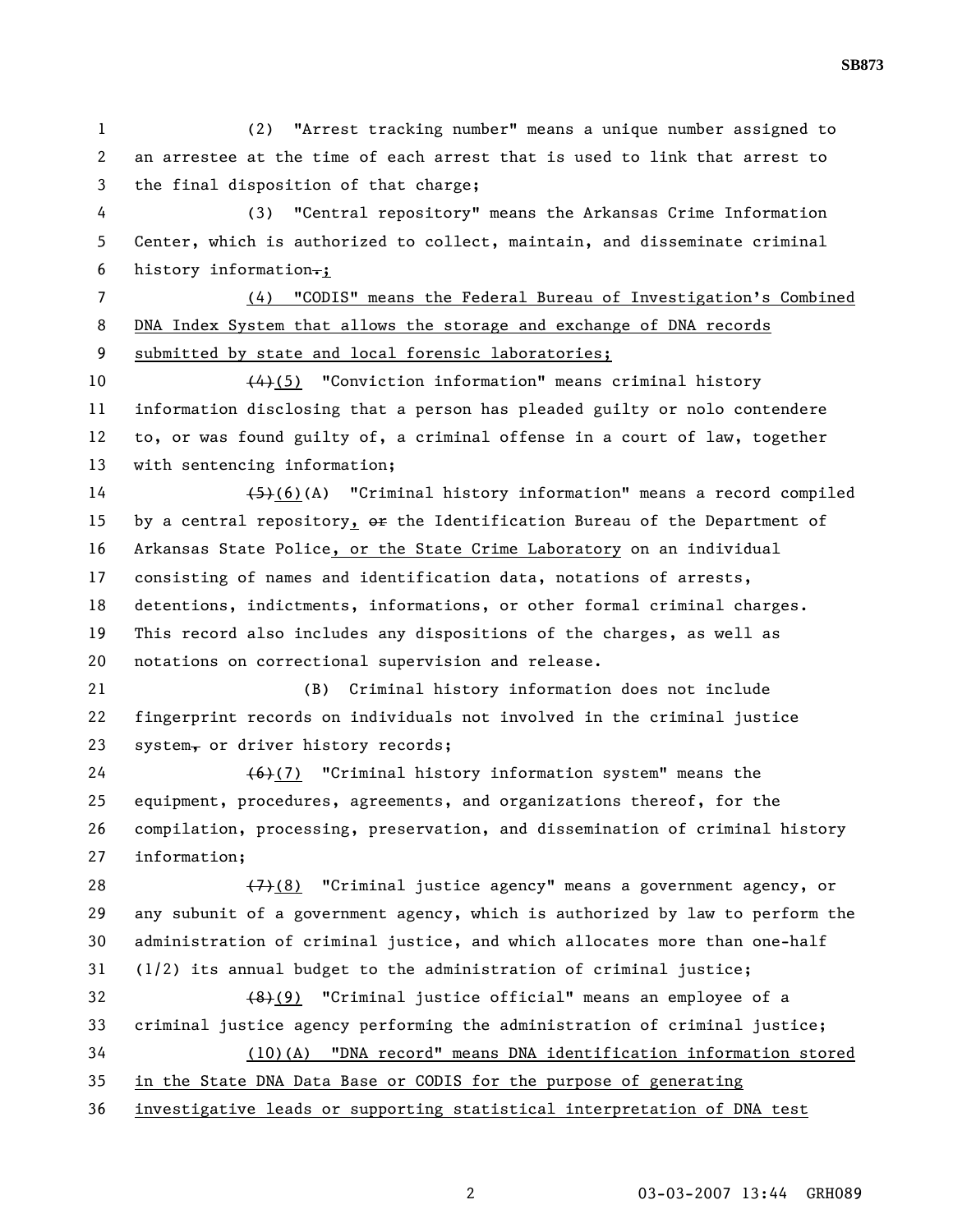**SB873** 

1 results. 2 (B) The DNA record is the result obtained from the DNA 3 typing tests. 4 (C) The DNA record is composed of the characteristics of a 5 DNA sample that are of value in establishing the identity of individuals. 6 (D) The results of all DNA identification tests on an 7 individual's DNA sample are also collectively referred to as the DNA profile 8 of an individual; 9 (11) "DNA sample" means a blood or tissue sample provided by any 10 person as required by this subchapter or submitted to the State Crime 11 Laboratory for analysis or storage, or both; 12 (9)(12)(A) "Disposition" means information describing the 13 outcome of any criminal charges, including notations that law enforcement 14 officials have elected not to refer the matter to a prosecutor, that a 15 prosecutor has elected not to commence criminal proceedings, or that 16 proceedings have been indefinitely postponed. 17 (B) Disposition also includes acquittals, 18 dismissals, probations, charges pending due to mental disease or defect, 19 guilty pleas, nolle prosequi, nolo contendere pleas, findings of guilt, 20 youthful offender determinations, first offender programs, pardons, commuted 21 sentences, mistrials in which the defendant is discharged, executive 22 clemencies, paroles, releases from correctional supervision, or deaths; 23 (10)(13) "Dissemination" means disclosing criminal history 24 information or the absence of criminal history information to any person or 25 organization outside the agency possessing the information; 26 (14) "DNA" means deoxyribonucleic acid that is located in the 27 cells and provides an individual's personal genetic blueprint and encodes 28 genetic information that is the basis of human heredity and forensic 29 identification; 30 (11)(15) "Expunge" means to restrict access to specific criminal 31 justice purposes as other laws permit; 32 (12)(16) "Identification Bureau" means the Identification Bureau 33 of the Department of Arkansas State Police, which may maintain fingerprint 34 card files and other identification information on individuals; 35 ( $\left(\frac{13}{17}\right)(\text{A})$  "Juvenile aftercare and custody information" means 36 information maintained by the Division of Youth Services of the Department of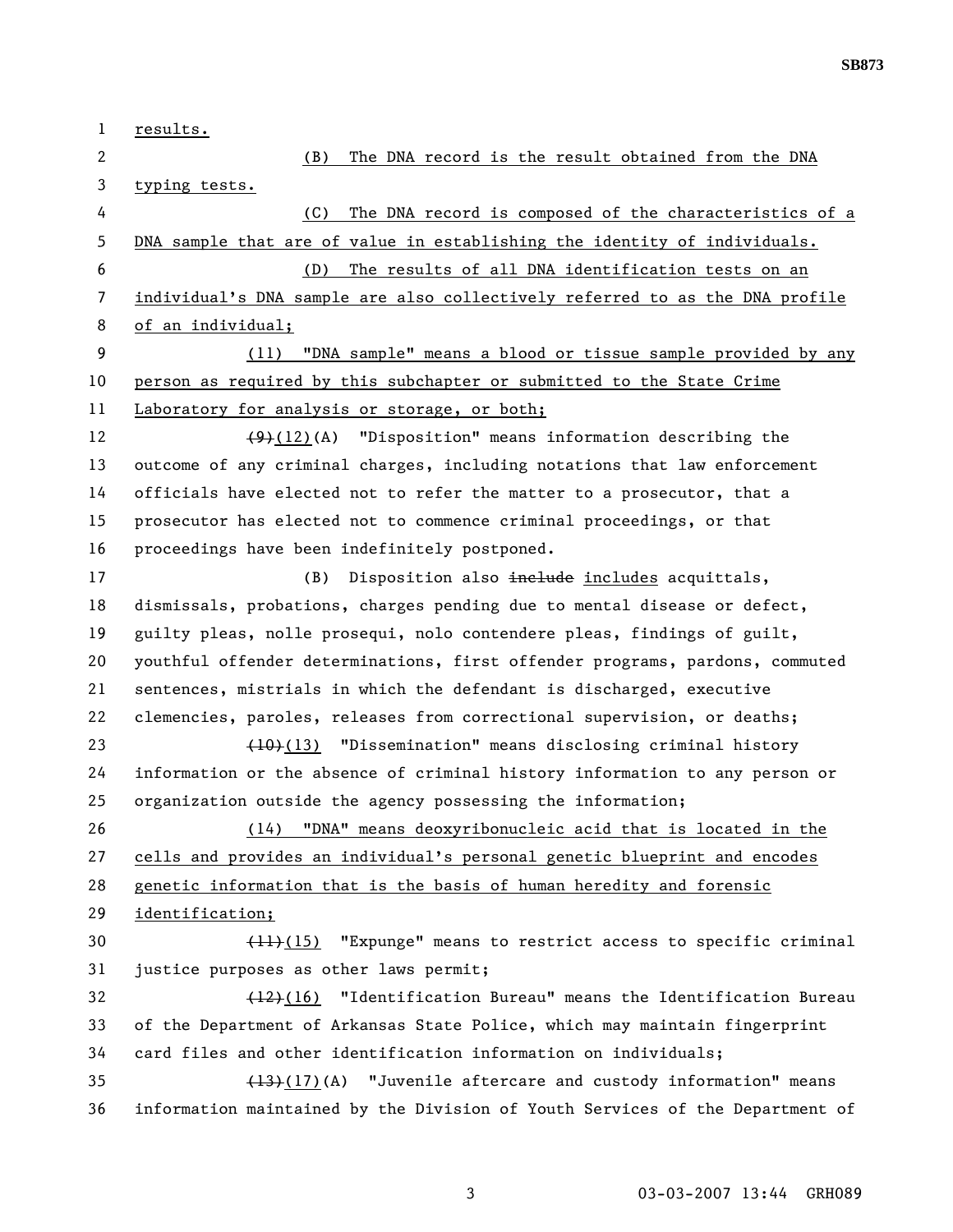1 Health and Human Services regarding the status of a juvenile committed to or 2 otherwise placed in the custody of the division from the date of commitment 3 until the juvenile is released from aftercare or custody, whichever is later. 4 (B) Juvenile aftercare and custody information may include 5 the name, address, and phone number of a contact person or entity responsible 6 for the juvenile; 7 (14)(18) "Nonconviction information" means arrest information 8 without disposition if an interval of one (1) year has elapsed from the date 9 of arrest and no active prosecution of the charge is pending, as well as all 10 acquittals and all dismissals; and 11 (15)(19) "Pending information" means criminal history 12 information in some stage of active prosecution or processing. 13 14 SECTION 2. Arkansas Code § 12-12-1002 is amended to read as follows: 15 12-12-1002. Penalties. 16 (a)(1) Any criminal justice agency or official subject to 17 fingerprinting or reporting requirements under this subchapter that knowingly 18 fails to comply with such reporting requirements shall be deemed upon 19 conviction is guilty of a Class B misdemeanor. 20 (2) Any criminal justice agency or official required to collect, 21 maintain, or transmit a DNA sample under this subchapter that knowingly fails 22 to collect, maintain, or transmit a DNA sample as required by this subchapter 23 upon conviction is guilty of a Class B misdemeanor. 24 (b) Every person who shall knowingly release or disclose to any 25 unauthorized person any information collected and maintained under this 26 subchapter, and any person who knowingly obtains such information for 27 purposes not authorized by this subchapter, shall be deemed upon conviction 28 is guilty of a Class D felony. 29 30 SECTION 3. Arkansas Code § 12-12-1003 is amended to read as follows: 31 12-12-1003. Scope. 32 (a) This subchapter governs the: 33 (1) Collection, maintenance, and dissemination of criminal 34 history information on identifiable individuals charged with or pleading 35 guilty or nolo contendere to, or being found guilty of, criminal offenses 36 under the laws of the State of Arkansas; and

4 03-03-2007 13:44 GRH089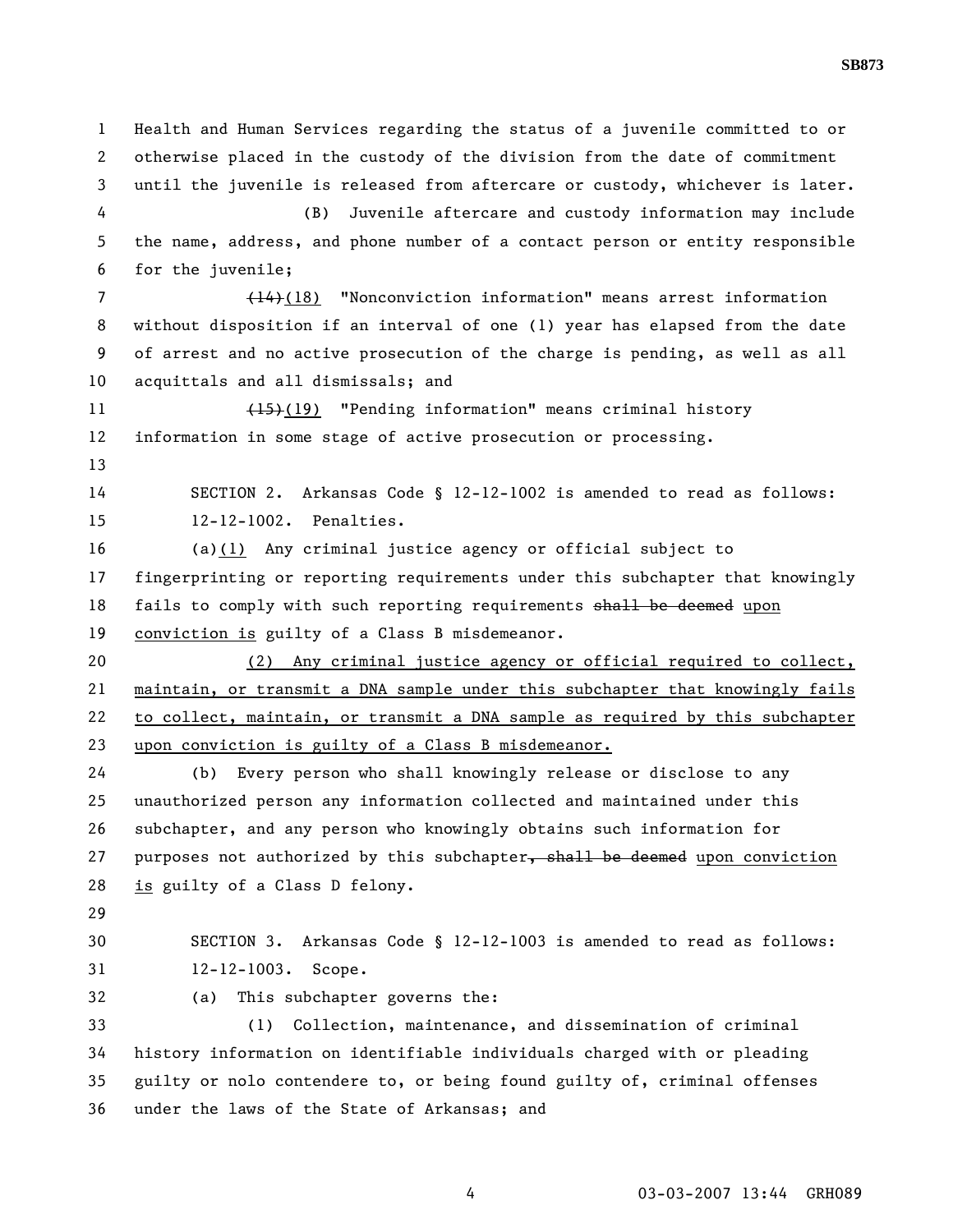1 (2) Dissemination of juvenile aftercare and custody information. 2 (b)(1) The Except as provided in subdivision (b)(2) of this section, 3 the Arkansas Crime Information Center shall have general authority to may 4 issue regulations rules and implement the provisions of this subchapter.

5 (2) The State Crime Laboratory may promulgate rules to implement 6 the provisions of this subchapter relating to the collection, maintenance, 7 and dissemination of DNA samples or DNA records.

8 (c) The reporting requirements of this subchapter apply to prosecuting 9 attorneys, judges, and law enforcement, court, probation, correction, and 10 parole officials, within the limits defined in §§ 12-12-1006 and 12-12-1007.

11 (d) This subchapter does not apply to records of traffic offenses, 12 including misdemeanor offenses of driving while intoxicated, maintained by 13 the Department of Finance and Administration.

14 (e) Criminal history information collected and maintained by the 15 center or the State Crime Laboratory is not considered public record 16 information within the intent and meaning of the Freedom of Information Act 17 of 1967, § 25-19-101 et seq.

18

19 SECTION 4. Arkansas Code § 12-12-1004 is amended to read as follows: 20 12-12-1004. Completeness and accuracy.

21 (a) The Arkansas Crime Information Center and the State Crime 22 Laboratory shall implement procedures that will, to the maximum extent 23 feasible, ensure the completeness and accuracy of all criminal history 24 information in this state.

25 (b) It shall be the duty of all  $\Delta 11$  criminal justice agencies and 26 officials  $\pm$ o shall maintain complete and accurate records, as may be 27 appropriate to their area of operation, and  $\pm\Theta$  shall report information from 28 such records as required in §§ 12-12-1006 and 12-12-1007.

29 (c) It shall be the duty of the center to The Arkansas Crime 30 Information Center shall maintain all information reported under this 31 subchapter in a complete and permanent manner, to ensure that no records are 32 altered, purged, or otherwise lost.

33 (d) The State Crime Laboratory shall maintain all DNA samples or DNA 34 records obtained under this subchapter in a complete and permanent manner to 35 ensure that no DNA samples or DNA records are altered or lost.

36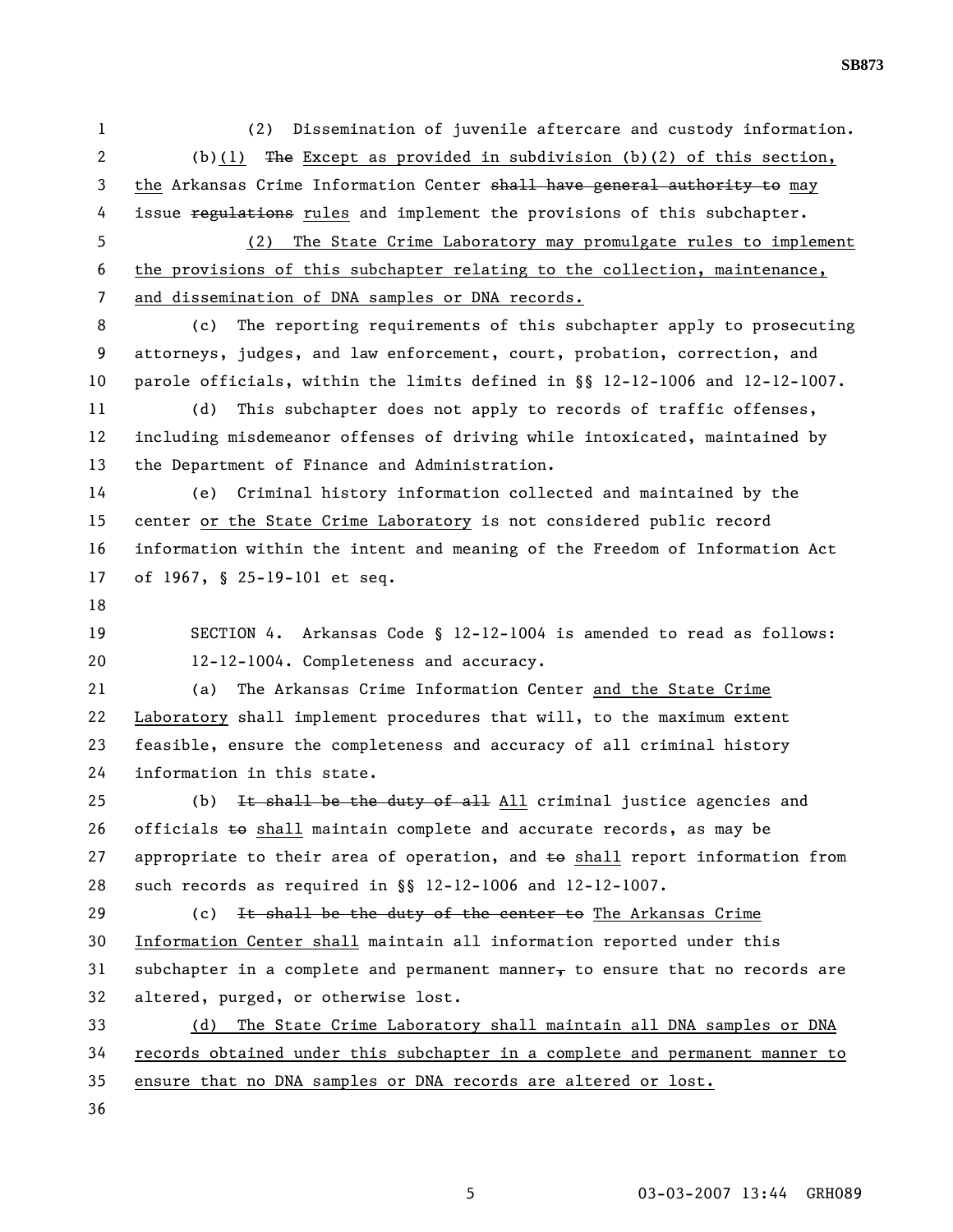1 SECTION 5. Arkansas Code § 12-12-1006 is amended to read as follows: 2 12-12-1006. Fingerprinting, DNA sample collection, and photographing.

3 (a) Immediately following an arrest, the arresting official shall 4 take, or cause to be taken, the fingerprints, a DNA sample, and a photograph 5 of the arrested person if the offense is a felony or a Class A misdemeanor.

6 (b) When the first appearance of a defendant in court is caused by a 7 citation or summons, the arresting official shall take, or cause to be taken, 8 the fingerprints, a DNA sample, and a photograph of the arrested person when 9 the offense is a felony or a Class A misdemeanor.

10 (c) When felony or Class A misdemeanor charges are brought against a 11 person already in the custody of a law enforcement or correctional agency, 12 and the charges are separate from the charges for which the person was 13 previously arrested or confined, the agency shall again take the 14 fingerprints, a DNA sample, and photograph of the person in connection with 15 the new charges.

16 (d) When a defendant pleads guilty or nolo contendere to, or is found 17 guilty of, any felony or Class A misdemeanor charge, the court shall order 18 that the defendant be immediately fingerprinted and photographed by the 19 appropriate law enforcement official and that the defendant provide a DNA 20 sample to the appropriate law enforcement official.

21 (e)(1)(A) Fingerprints or photographs taken after arrest or court 22 appearance pursuant to subsections (a) and (b) of this section, or taken from 23 persons already in custody pursuant to subsection (c) of this section, shall 24 be forwarded to the Identification Bureau of the Department of Arkansas State 25 Police within forty-eight (48) hours after the arrest or appearance.

26 (B) A DNA sample taken after arrest or court appearance 27 pursuant to subsections (a) and (b) of this section or taken from a person 28 already in custody pursuant to subsection (c) of this section shall be 29 forwarded to the State Crime Laboratory within forty-eight (48) hours after 30 the taking of the DNA sample.

31 (2)(A) Fingerprints or photographs taken pursuant to subsection 32 (d) of this section shall be forwarded to the bureau by the fingerprinting 33 official within five (5) working days after the plea or finding of guilt. 34 (B) A DNA sample taken pursuant to subsection (d) of this 35 section shall be forwarded to the State Crime Laboratory by the law 36 enforcement official that collected the DNA sample within five (5) working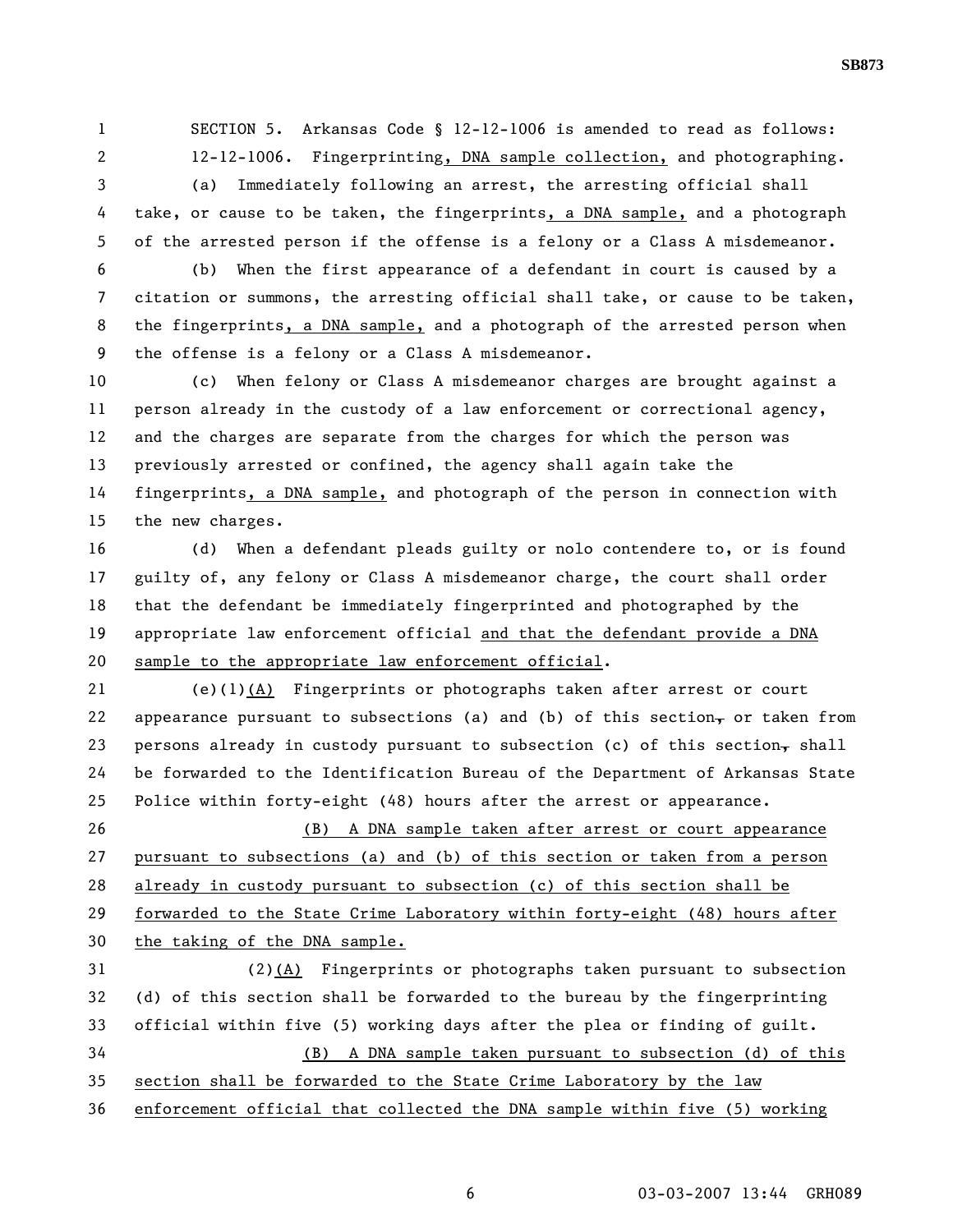1 days after the plea or finding of guilt. 2 (f) Fingerprint cards or fingerprint images may be retained by the 3 bureau, and criminal history information may be retained by the central 4 repository for any criminal offense. 5 (g)(1) A DNA sample provided under this section shall be delivered to 6 the State Crime Laboratory in accordance with rules promulgated by the 7 laboratory. 8 (2) Any DNA sample provided under this section shall be retained 9 in the State DNA Data Bank established under § 12-12-1106. 10 (h)(1) Any DNA sample provided under this section shall be taken in 11 accordance with rules promulgated by the State Crime Laboratory in 12 consultation with the Department of Arkansas State Police and the Department 13 of Health and Human Services. 14 (2) Only a person qualified to draw a DNA sample in a medically 15 approved manner shall draw a DNA sample to be submitted for analysis under 16 this section. 17 (i) Any individual who is arrested for a criminal offense and who 18 refuses Refusal to be fingerprinted or photographed or to provide a DNA 19 sample as required under by this subchapter shall be guilty of is a Class B 20 misdemeanor. 21 22 SECTION 6. Arkansas Code § 12-12-1008, pertaining to the dissemination 23 of criminal history information for criminal justice purposes, is amended to 24 add an additional subsection to read as follows: 25 (e) A DNA sample or DNA record obtained under this subchapter shall be 26 disseminated only to criminal justice agencies and criminal justice officials 27 for the administration of criminal justice. 28 29 SECTION 7. Arkansas Code § 12-12-1009, pertaining to the dissemination 30 of conviction information for noncriminal justice purposes, is amended to add 31 an additional subsection to read as follows: 32 (f) A DNA sample or DNA record obtained under this subchapter shall 33 not be available under this subchapter for noncriminal justice purposes. 34 35 SECTION 8. Arkansas Code § 12-12-1013 is amended to read as follows: 36 12-12-1013. Right of review and challenge.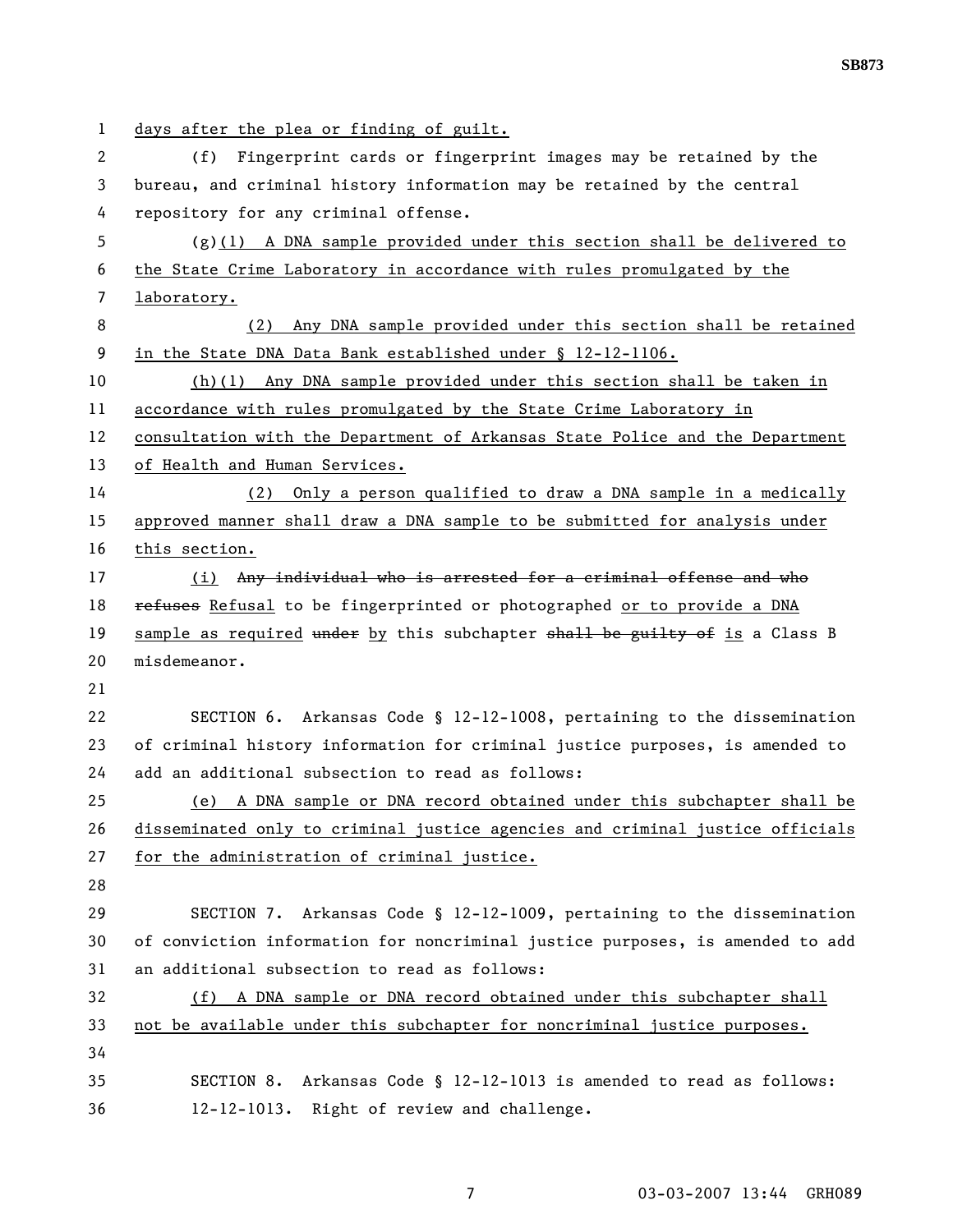1 (a)(1) A person, upon positive verification of his or her identity, 2 may review criminal history information pertaining to the person compiled and 3 maintained by the Identification Bureau of the Department of Arkansas State 4 Police, the State Crime Laboratory, or the central repository and may 5 challenge the completeness or accuracy of the information.

6 (2)(A) The criminal history information may be reviewed only by 7 the subject, or the subject's attorney or other designee authorized in 8 writing by the subject.

9 (B) A copy of criminal history information maintained in 10 the Arkansas Crime Information Center or the State Crime Laboratory on the 11 subject may be made available to the subject, or the subject's attorney or 12 other designee authorized in writing by the subject.

13 (C) Requests for a copy of any criminal history 14 information maintained in the National Crime Information Center or CODIS 15 shall be addressed to the Federal Bureau of Investigation.

16 (b) If the subject, after appropriate review, believes that the 17 records are incorrect or incomplete in any way, he or she may request an 18 examination and correction of the records by the agency responsible for the 19 records.

20 (c)(1) Should it be determined as a result of the challenge that the 21 criminal history information is inaccurate, incomplete, or improperly 22 maintained, that information shall be appropriately corrected.

23 (2) Immediately thereafter, the agency responsible for the 24 records shall notify every agency or person known to have received this 25 information within the previous one-year period and provide them with 26 corrected information.

27 (3) A person whose record has been corrected shall be entitled 28 to ascertain the names of those agencies or individuals known to have 29 received the previously incorrect criminal history information.

30 (d)(1)(A) Criminal history information which was recorded prior to 31 August 13, 1993, is subject to the right of review and challenge in 32 accordance with this section.

33 (B) However, the duty is to make a reasonable search for 34 such information.

35 (2) There is no duty to provide access to that segment of 36 criminal history information that cannot be located after a reasonable

8 03-03-2007 13:44 GRH089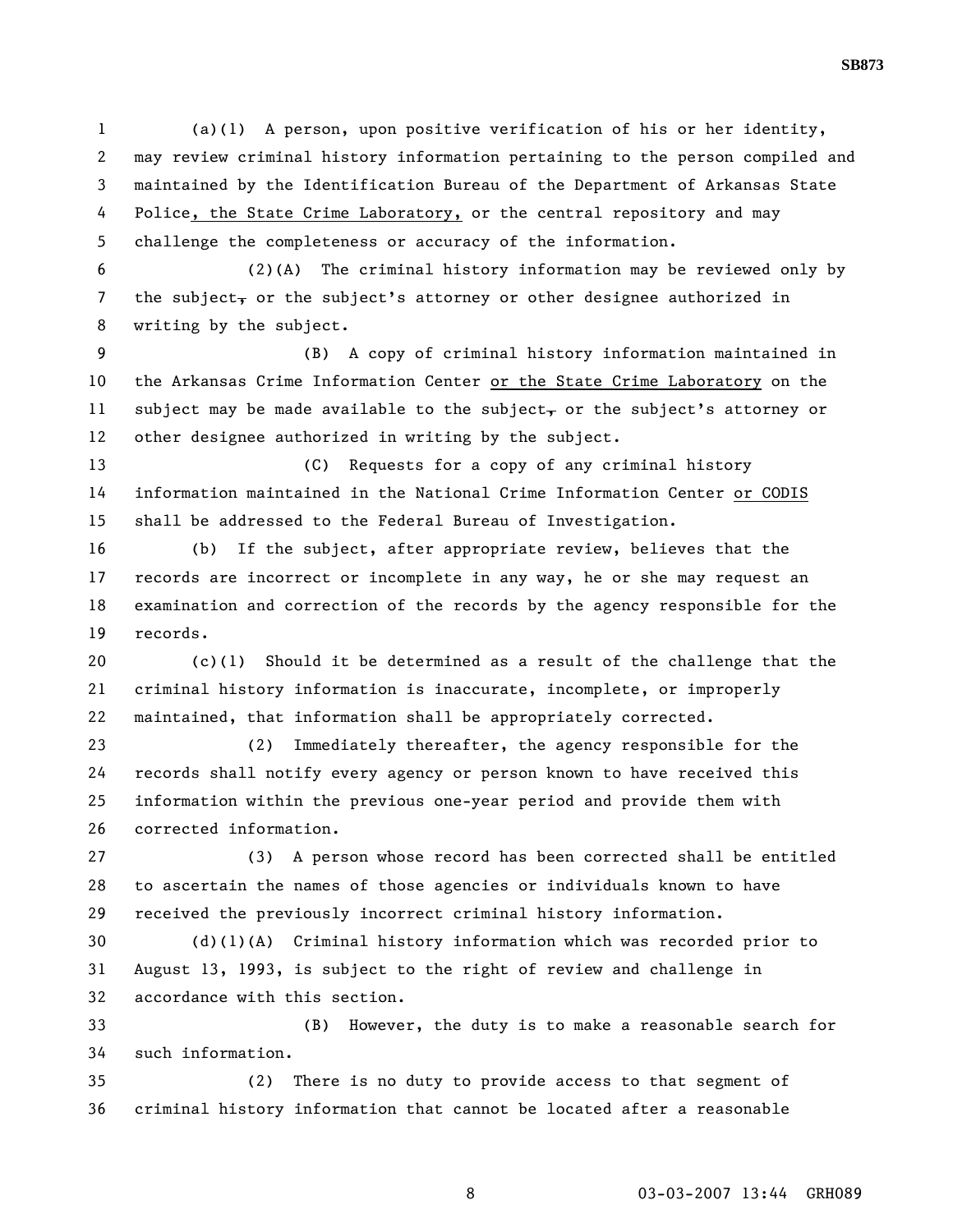1 search. 2 (e) The right of a person to review his or her criminal history record 3 shall not be used by a prospective employer or others as a means to 4 circumvent procedures or fees for accessing records for noncriminal justice 5 purposes. 6 7 SECTION 9. Arkansas Code Title 12, Chapter 12, Subchapter 10 is 8 amended to add additional sections to read as follows: 9 12-12-1016. Powers and duties of State Crime Laboratory. 10 In addition to any other power and duty conferred by this subchapter, 11 the State Crime Laboratory shall expand the: 12 (1) State DNA Data Base established under § 12-12-1105 to store 13 and maintain DNA records generated under this subchapter; and 14 (2) State DNA Data Bank established under § 12-12-1106 to retain 15 DNA samples provided under this subchapter. 16 17 12-12-1017. Procedures for conduct, disposition, and use of DNA 18 analysis. 19 (a)(1) The State Crime Laboratory shall promulgate rules governing the 20 procedures to be used in the submission, identification, analysis, storage, 21 and disposition of DNA samples and typing results of DNA samples submitted 22 under this subchapter. 23 (2) The procedures described in subdivision (a)(1) of this 24 section shall include quality assurance guidelines to ensure that DNA 25 identification records meet standards for laboratories that submit DNA 26 records to the State DNA Data Base. 27 (b) The typing results of DNA samples shall be securely stored in the 28 State DNA Data Base, and records of testing shall be retained on file with 29 the State Crime Laboratory in accordance with the procedures established by 30 the Federal Bureau of Investigation. 31 (c)(1) Except as provided in § 12-12-1018, the tests to be performed 32 on each DNA sample shall be used only for law enforcement identification 33 purposes or to assist in the recovery or identification of human remains from 34 disasters or for other humanitarian identification purposes, including 35 identification of missing persons. 36 (2) The results of the analysis conducted pursuant to this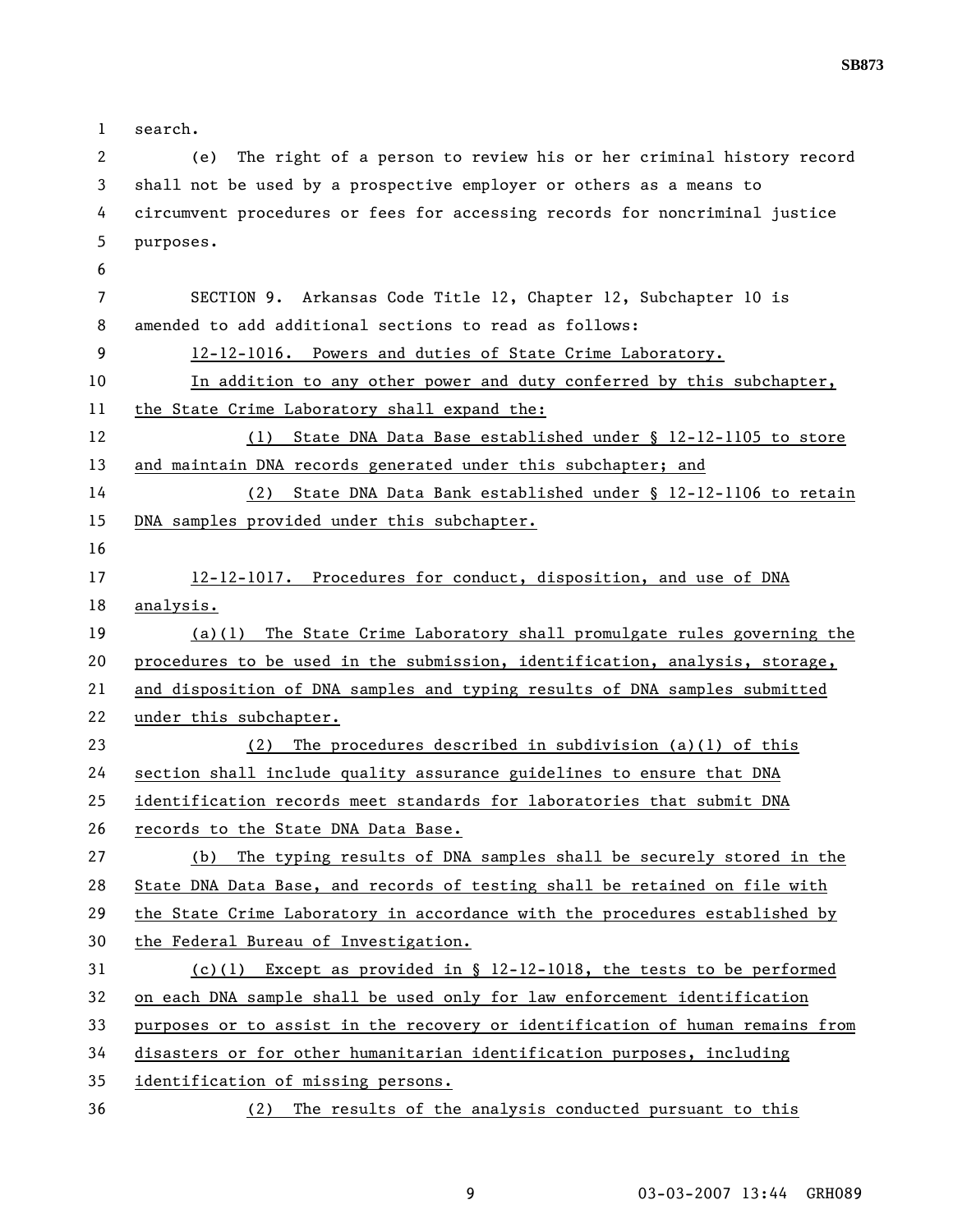| 1            | subchapter from a person adjudicated delinguent may be used for any law      |
|--------------|------------------------------------------------------------------------------|
| $\mathbf{2}$ | enforcement agency identification purpose, including adult prosecution.      |
| 3            | The detention, arrest, or conviction of a person based on a<br>(3)           |
| 4            | State DNA Data Base match or State DNA Data Base information is not          |
| 5            | invalidated if the DNA sample was obtained or placed in the State DNA Data   |
| 6            | Base by mistake.                                                             |
| 7            | $(d)(1)$ The State Crime Laboratory may contract with a third party for      |
| 8            | purposes of carrying out a function of this subchapter.                      |
| 9            | (2) Any third party contracting to carry out a function of this              |
| 10           | subchapter is subject to any restriction and requirement of this subchapter  |
| 11           | that applies to the State Crime Laboratory as well as any additional         |
| 12           | restriction imposed by the State Crime Laboratory.                           |
| 13           |                                                                              |
| 14           | 12-12-1018. Receipt and analysis of DNA samples - Availability of            |
| 15           | information.                                                                 |
| 16           | The State Crime Laboratory shall:<br>(a)                                     |
| 17           | (1) Receive, store, and perform analysis on DNA samples or                   |
| 18           | contract for DNA typing analysis with a qualified DNA laboratory that meets  |
| 19           | guidelines as established by the State Crime Laboratory;                     |
| 20           | (2) Classify and file the DNA record of identification                       |
| 21           | characteristic profiles of DNA samples submitted under this subchapter; and  |
| 22           | (3) Make information available from the State DNA Data Base as               |
| 23           | provided in this section.                                                    |
| 24           | The results of the DNA profile of individuals in the State DNA<br>(b)        |
| 25           | Data Base shall be made available:                                           |
| 26           | To criminal justice agencies or to approved crime<br>(1)                     |
| 27           | laboratories that serve criminal justice agencies; or                        |
| 28           | To a criminal justice official upon written or electronic<br>(2)             |
| 29           | request from the criminal justice official and in furtherance of an official |
| 30           | investigation of a criminal offense.                                         |
| 31           | The State Crime Laboratory shall promulgate rules governing the<br>(c)       |
| 32           | methods of obtaining information from the State DNA Data Base and CODIS and  |
| 33           | procedures for verification of the identity and authority of the requester.  |
| 34           | $(d)(1)$ The State Crime Laboratory may create a separate population         |
| 35           | database composed of DNA samples obtained under this subchapter after all    |
| 36           | personal identification is removed.                                          |